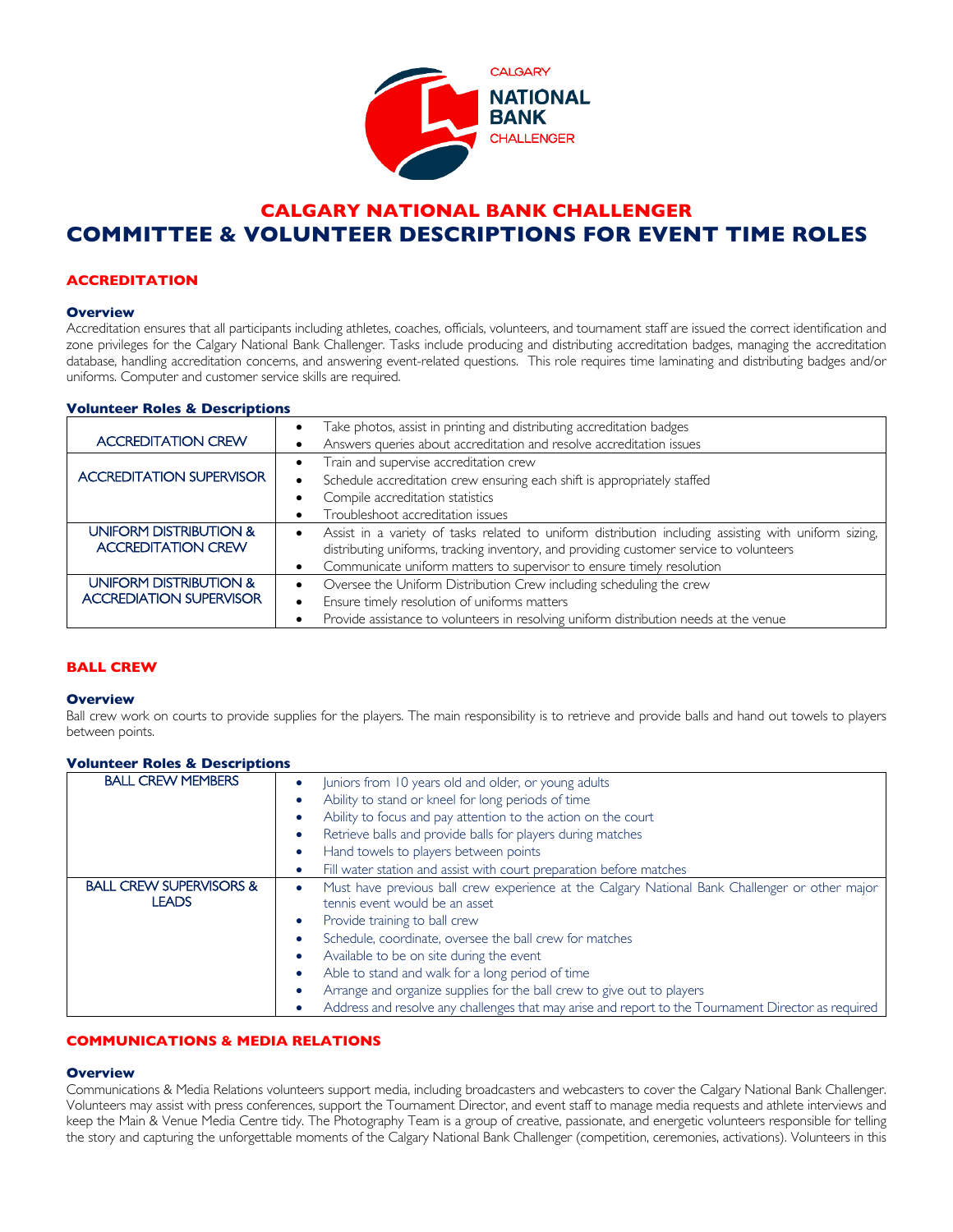area will have media access at the tournament venue. Members of the Photography Team will be required to own their own photography equipment. Photography experience is considered an asset.

### **Volunteer Roles & Descriptions**

| <b>MEDIA CENTRE CREW</b>       | Provide hosting support to media at the tournament venue                                                   |
|--------------------------------|------------------------------------------------------------------------------------------------------------|
|                                | Assist with daily set up and clean-up tasks for Media Centre                                               |
|                                | Assist Tournament Director to help tell stories of the Calgary National Bank Challenger                    |
|                                | Ideally would offer services in both in English and French, but not mandatory                              |
| <b>MEDIA CENTRE SUPERVISOR</b> | Oversee the Media Centre crew and provide hosting support to the media at the venue<br>$\bullet$           |
|                                | Provide hosting support to media at the tournament venue                                                   |
|                                | Assist with daily set up and clean-up tasks for Media Centre                                               |
|                                | Assist Tournament Director to help tell stories of the Calgary National Bank Challenger                    |
|                                | Ideally would offer services in both in English and French, but not mandatory                              |
|                                | Assist Tournament Director in communicating out match results and available photos to all media at         |
|                                | the end of the day                                                                                         |
| <b>WEBSITE ADMINISTRATOR</b>   | Edit and enter content into website                                                                        |
| <b>CREW</b>                    | Ideally fluent in English & French; editing experience is desired                                          |
|                                | Experience with content management systems is desired                                                      |
| <b>PHOTOGRAPHER</b>            | Use unique artistic vision to take pictures of the tournament venue, atmosphere and competitors            |
|                                | during the live sporting events and activations                                                            |
|                                | Responsible for culling, editing and uploading photos and maintaining daily photo galleries                |
|                                | Photographers must have their own photography equipment (DSLR cameras, tripods, flash)                     |
| PHOTOGRAPHY SUPERVISOR         | Provide support to the Photography Team and media services team through fielding questions<br>$\bullet$    |
|                                | Contribute to the development of shot and equipment lists and answer technical questions                   |
|                                | Advise on volunteer scheduling, pre-event tours and assist with training and onboarding<br>$\bullet$       |
|                                | Address access issues for both media and volunteer photographers<br>٠                                      |
| <b>IMAGE CURATOR</b>           | Responsible for creating/managing photography collections & tagging photographs with relevant<br>$\bullet$ |
|                                | keywords                                                                                                   |
|                                | Assist the social media team in culling and selecting daily photos for usable content                      |

# **EVENT SERVICES**

### **Overview**

Event Services is responsible for the planning and execution of all spectator services at the Calgary National Bank Challenger competition venue. Volunteers working in this functional area assist with services such as ticket taking, greeting, will-call, access control monitoring, and the general ushering of spectators. During the event, the Event Services Lead will direct and supervise the Event Services volunteers who will carry out these activities and ensure spectators and other client groups passing through the venue experience a phenomenal event. Most roles will interact with the public requiring strong customer service skills and a positive attitude.

| <b>USHERS</b>           | Assist spectators to appropriate seating areas                                                    |
|-------------------------|---------------------------------------------------------------------------------------------------|
| <b>INFORMATION DESK</b> | Operate the information kiosk. Respond to spectator inquiries, provide excellent customer service |
| <b>AGENT</b>            | Provide assistance and information to spectators as needed                                        |
| <b>GREETERS</b>         | Welcome spectators                                                                                |
|                         | Provide directions for spectators at the door for ticket purchases and admissions.                |
|                         | Provide an excellent customer service experience                                                  |
| <b>ACCESS CONTROL</b>   | Validate admission and accreditation for access to the venue                                      |
|                         | Provide access control to operational spaces in venues                                            |
| <b>SUPERVISOR EVENT</b> | Oversee the Event Services Crew at the venue                                                      |
| <b>SERVICES</b>         | Schedule, coordinate, oversee, assign, and rotate all Event Services positions                    |
|                         | Address and resolve any challenges that may arise and report to Event Services Lead as required   |
| <b>ROVER CREW</b>       | Assist in moving supplies, beverages or other event materials as required                         |

### **Volunteer Roles & Descriptions**

# **VENUE SETUP / TAKE DOWN SERVICES**

### **Overview**

Venue Services is responsible for transforming the Alberta Tennis Centre into a competition ready venue and encompasses all the temporary work required to bring the venue up to the hosting standards. This encompasses the coordination and execution of the commissioning and decommissioning schedules which include working with contractors, vendors, and service providers; assist in the setup and teardown of the facility and signage to ensure that each item is installed and disposed of properly; setting up FF&E (furniture, fixtures and equipment) in the spaces; and any other work required to get the venue ready for competition. During the competition days Venue Services will confirm details of decommissioning, lead the turnaround day process and support with any venue level logistics. Teamwork and attention to detail are important in this area as well as being able to life 30-50 lbs and being able to troubleshoot issues on the spot. These positions may be indoor and/or outdoor.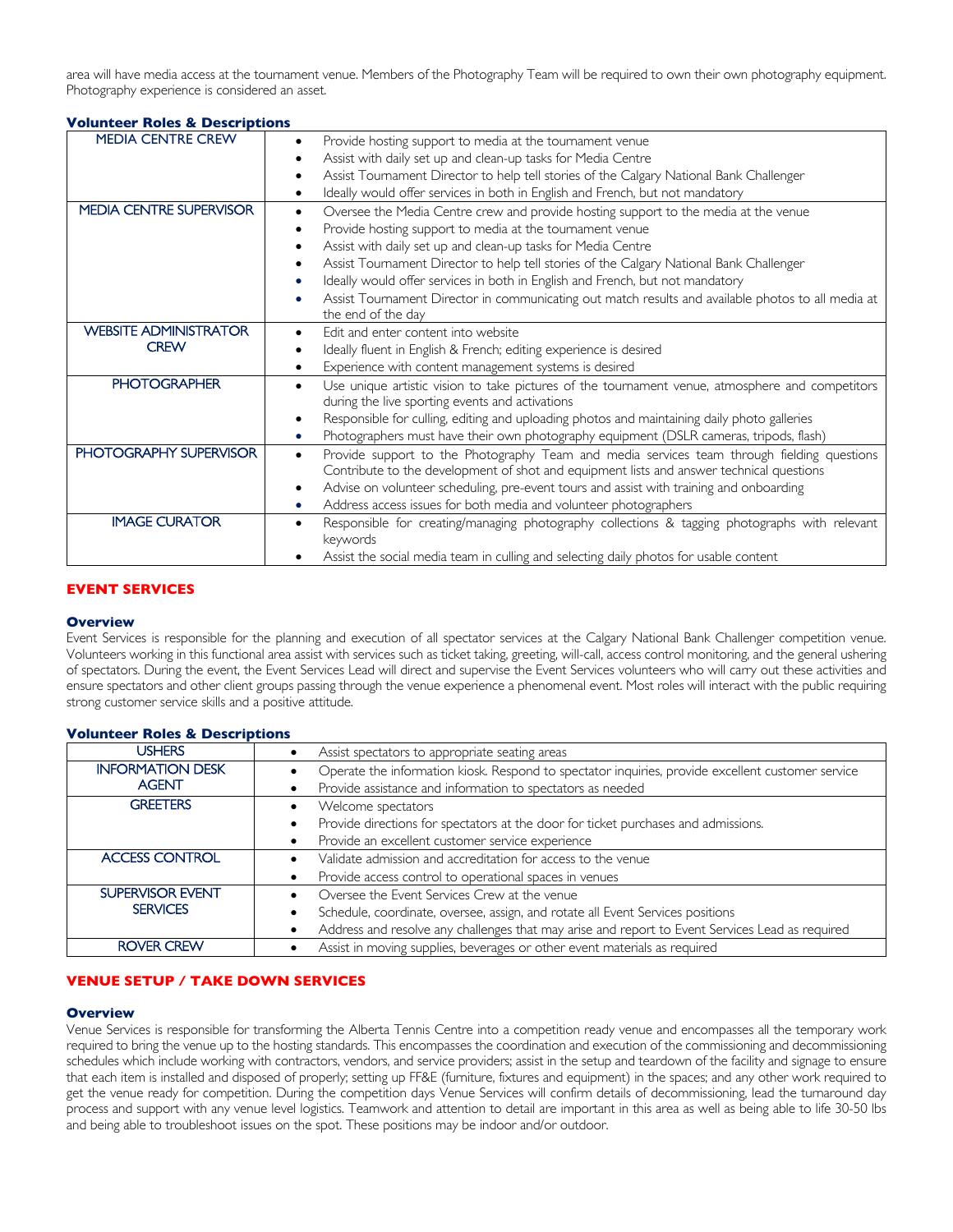#### **Volunteer Roles & Descriptions**

| <b>VENUE SERVICES CREW</b>                    | • Create an event ready venue; support the event execution of venue operations through venue level<br>logistics; and return the event to its pre-event condition when the event is over<br>Participate in the commissioning and decommissioning of the venue<br>Complete venue level logistics such as receiving venue deliveries, inventory management, and other<br>general support to the functional areas                                                                    |
|-----------------------------------------------|----------------------------------------------------------------------------------------------------------------------------------------------------------------------------------------------------------------------------------------------------------------------------------------------------------------------------------------------------------------------------------------------------------------------------------------------------------------------------------|
| <b>VENUE SERVICES</b><br><b>SUPERVISOR</b>    | Ensure the successful set-up and subsequent tear-down of the venue, as well as ensuring the successful<br>operation of the venue through the management of venue-level logistics<br>Manage the venue services crew<br>Support the execution and commissioning and decommissioning of the venue, including on-site<br>contractor support and direction<br>Oversee venue-level logistics (receiving deliveries, daily inspections, inventory management, other<br>general support) |
| <b>JANITORIAL &amp;</b><br><b>MAINTENANCE</b> | Court cleaning<br>Venue cleaning                                                                                                                                                                                                                                                                                                                                                                                                                                                 |

# **FOOD SERVICES & SECURITY**

# **Overview**

Food Services volunteers assist in various activities relating to the feeding of events athletes, volunteers and officials at competition venues. Serving and presenting refreshment and food options, as well as ensuring eating areas are kept clean, may be required. This area has high traffic and high-volume peak times that require teamwork to meet expectations. Food Safe certification is an asset.

# **Volunteer Roles & Descriptions**

| <b>VENUE FOOD &amp; BEVERAGE</b><br><b>ATTENDANT</b> | Oversee all lounges (player/volunteer/officials) at tournament venue to ensure lounge is stocked with<br>$\bullet$<br>food and beverages |
|------------------------------------------------------|------------------------------------------------------------------------------------------------------------------------------------------|
|                                                      | Ensure food services area at the venue remains clean                                                                                     |
| <b>VENUE FOOD &amp; BEVERAGE</b>                     | Oversee the tournament venue food & beverage attendants<br>$\bullet$                                                                     |
| <b>SUPERVISOR</b>                                    | Assist with the commissioning and decommissioning of the tournament venue food service area                                              |
|                                                      | Collect and submit any food and beverage orders back to Food & Beverage operations<br>$\bullet$                                          |
| <b>SECURITY SERVICES</b>                             | Validate admission and accreditation for access to the venue                                                                             |
|                                                      | Provide access control to operational spaces in venues                                                                                   |
|                                                      | Ensure the safety of players, officials and tournament staff throughout the tournament                                                   |

# **LOOK & SIGNAGE**

#### **Overview**

This area ensures that the tournament venue has the correct pageantry and signage installed to meet brand, venue operations and wayfinding standards. Volunteers in this area assist in the setup and teardown of pageantry and signage to ensure that each item is installed and disposed of properly. Positions may be outdoors and may require some lifting of materials 30-50lbs.

# **Volunteer Roles & Description**

| <b>LOOK &amp; SIGNAGE CREW</b>                 | Install look & signage during the lead-up to the event ensuring the successful installation of fence scrim,                                          |
|------------------------------------------------|------------------------------------------------------------------------------------------------------------------------------------------------------|
|                                                | signage, and other elements of the look & signage program.                                                                                           |
| <b>LOOK &amp; SIGNAGE</b><br><b>SUPERVISOR</b> | Liaise with the Event Services Supervisor at the tournament venue to coordinate the schedule for the<br>installation of the Look & Signage elements. |
|                                                | Manage the installation team of volunteers during the commissioning and decommissioning phase.                                                       |

### **MARKETING**

#### **Overview**

This area covers Partnership Activation, Spectator Experience, and Sport Announcing. Volunteers in the Partnership Activation area are primarily responsible for assisting partners of the tournament in setting up their activations. These volunteers assist during the commissioning and decommissioning of activations. Throughout the duration of the tournament, volunteers are responsible for ensuring signage is properly situated and that sponsor VIPs are hosted as per their agreements. Excellent customer service and ability to solve issues with tact are an asset to roles in this area.

### **Volunteer Roles & Description**

| <b>PARTNERSHIP ACTIVATION</b><br>CREW | Support on-site sponsors and partners to ensure signage and activations operate according to their<br>agreement                |
|---------------------------------------|--------------------------------------------------------------------------------------------------------------------------------|
| SPECTATOR EXPERIENCE<br>CRFW          | Deliver fan engagement events and programs. Warmly greet fans as they arrive, promoting a friendly<br>and positive atmosphere. |
|                                       | Engage and entertain fans prior to gates opening.<br>Communicate positively and professionally                                 |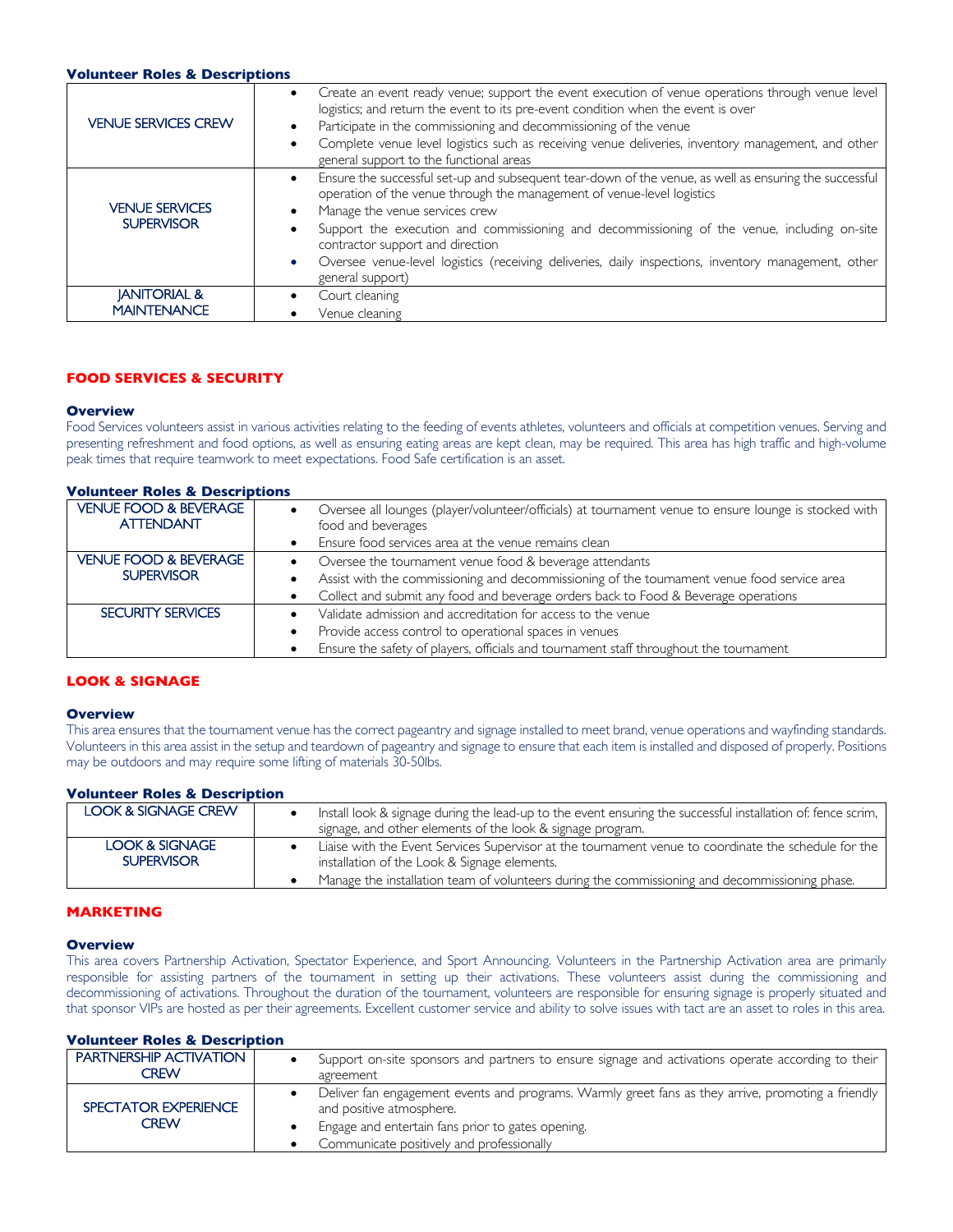| SPECTATOR EXPERIENCE | Oversee Spectator Experience Crew and work closely with the Tournament Director                    |
|----------------------|----------------------------------------------------------------------------------------------------|
| <b>SUPERVISOR</b>    | Manage all fan engagement events and programs and work closely with venue announcers               |
| <b>PA ANNOUNCER</b>  | The PA Announcer is the voice coaches, athletes, fans, and organizers can trust to relay pertinent |
| "EVENT HOST"         | information on the event                                                                           |
|                      | "PA Announcer or event host will conduct on court interviews and will be known as a "presenter"    |

# **MEDICAL SERVICES**

### **Overview**

This area oversees the medical care for athletes at the tournament venue. Ideal volunteers are licensed and practicing physicians, nurses, physiotherapists, athletic therapists, massage therapists, chiropractors, therapy assistants, mental health practitioners, lifeguards or are emergency first aid certified. Additional screening and proof of certification must be provided to the Tournament Director.

### **Volunteer Roles & Description**

| <b>MEDICAL DOCTOR</b>                  | Registered and in good standing with respective provincial regulatory body<br>Provide physician care to participants in accordance with scope of practice, training and ATP Challenger<br>Tour medical policies and procedures<br>Respond to medical emergencies in accordance with scope of practice, training and ATP Challenger<br>Tour medical policies and procedures<br>May be assigned to a specific venue as required by the Tournament Director |
|----------------------------------------|----------------------------------------------------------------------------------------------------------------------------------------------------------------------------------------------------------------------------------------------------------------------------------------------------------------------------------------------------------------------------------------------------------------------------------------------------------|
| <b>ANTI-DOPING</b><br><b>CHAPERONE</b> | Report to the assigned ATP Challenger Tour Doping Control Officer<br>Operate in accordance with Canadian Centre for Ethics in Sport protocols, policies, and procedures<br>Notify the athletes selected for sample collection<br>Accompany and observe the athlete until arrival at the doping control station and witnesses the                                                                                                                         |
|                                        | provision of the sample where training qualifies them to do so                                                                                                                                                                                                                                                                                                                                                                                           |
| <b>ATHLETIC THERAPIST</b>              | Provide athletic therapy care at the tournament venue in accordance with professional scope of<br>$\bullet$<br>practice, training, and ATP Challenger Tour Medical Policies<br>Must be certified and in good standing with Canadian Athletic Therapists Association<br>$\bullet$                                                                                                                                                                         |
|                                        | Must have valid professional liability insurance during Games time                                                                                                                                                                                                                                                                                                                                                                                       |
| <b>PHYSIOTHERAPIST</b>                 | Provide physiotherapy care at the tournament venue in accordance with professional scope of<br>practice, training, and ATP Challenger Tour Medical Policies<br>Must be registered with the College of Physiotherapists of Alberta or Provincial equivalent<br>Must have valid professional liability insurance during Games time                                                                                                                         |

# **TICKETING**

### **Overview**

Volunteers in this area ensure the smooth operations of the ticketing box office at the tournament venue. Working directly with the official ticketing supplier; Showpass, this role will complete financial transactions (POS system). A friendly, outgoing customer service-oriented manner is required, as these positions have direct contact to influence a positive tournament experience for all spectators.

### **Volunteer Roles & Description**

| <b>TICKETING CREW</b>              | Support the ticketing agent with selling tickets, corporate box sales, or VIP passes and handling ticketing<br>inquiries<br>Provide excellent customer service<br>Possess excellent communication skills                                   |
|------------------------------------|--------------------------------------------------------------------------------------------------------------------------------------------------------------------------------------------------------------------------------------------|
| <b>TICKET TAKERS</b><br>(scanners) | Validate admission to the venue (tickets, corporate box holders, passholders)                                                                                                                                                              |
| <b>WILL CALL</b>                   | Responsible to coordinate the pick-up/drop off tickets, accreditation sign in and sign out<br>Assist with the drop off and pick up of vehicle keys<br>Distribute accreditation passes and badges to those arriving at the tournament venue |

# **CEREMONIES (Opening & Award)**

### **Overview**

Ceremonies volunteers assist with the behind-the-scenes operations for the Opening and Award Ceremonies. This is a fast-paced, but also "hurry-up and wait" environment where giving and receiving clear instructions is critical and teamwork is very important.

# **Volunteer Roles & Description**

| <b>CEREMONIES CREW &amp;</b><br>∟EAD | Assists production and the recruitment, assigning and scheduling of volunteers assigned to work<br>backstage for the Opening and Award Ceremonies.            |
|--------------------------------------|---------------------------------------------------------------------------------------------------------------------------------------------------------------|
|                                      | Duties include tracking and confirming volunteer assignments, communicating schedules and<br>information to assigned volunteers, and recruitment as required. |